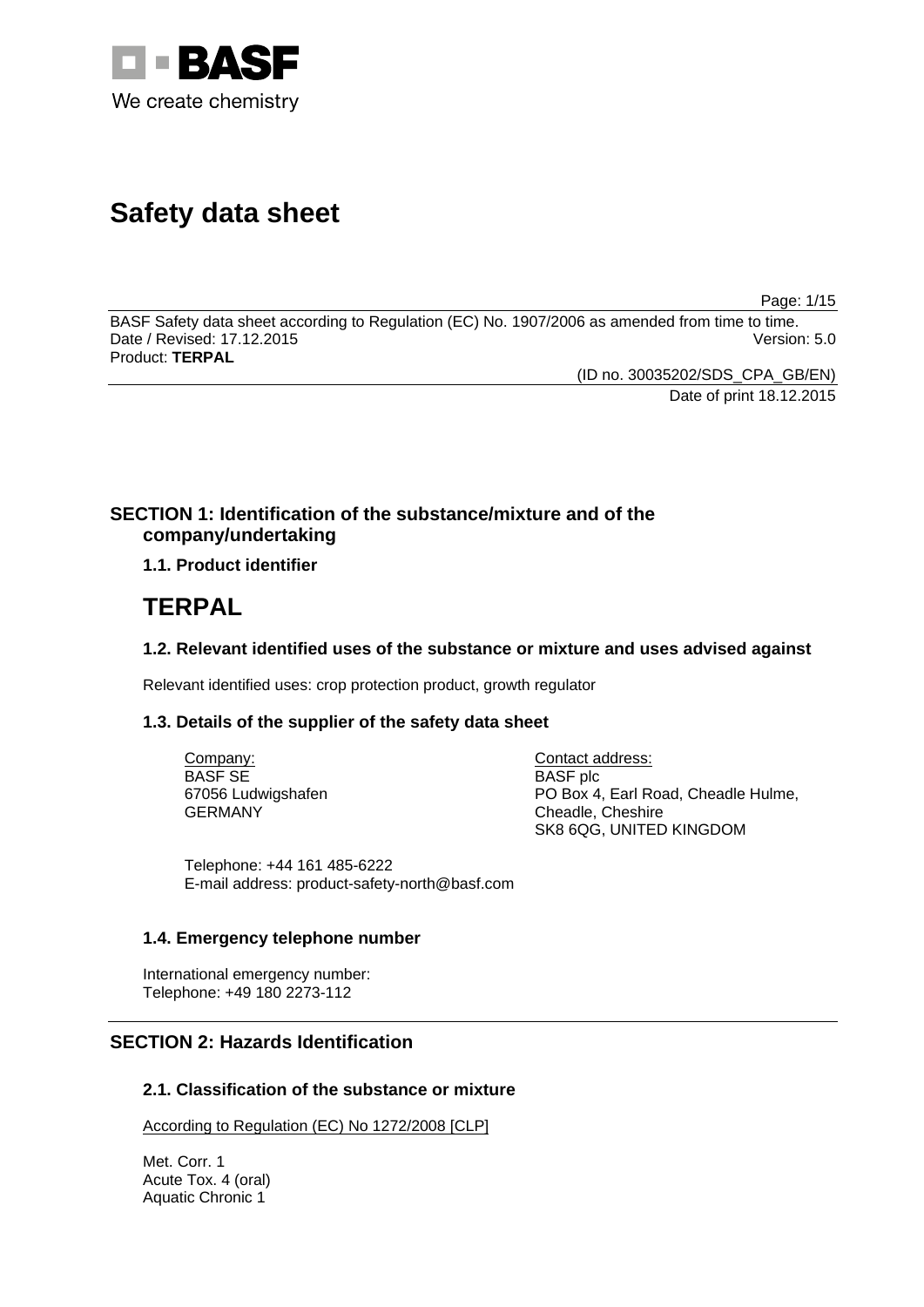Page: 2/15

BASF Safety data sheet according to Regulation (EC) No. 1907/2006 as amended from time to time. Date / Revised: 17.12.2015 Version: 5.0 Product: **TERPAL**

> (ID no. 30035202/SDS\_CPA\_GB/EN) Date of print 18.12.2015

#### H290, H302, H410, EUH401

For the classifications not written out in full in this section the full text can be found in section 16.

## **2.2. Label elements**

Globally Harmonized System (GHS) in accordance with UK regulations.

Pictogram:



Signal Word: Warning

| <b>Hazard Statement:</b><br>H290<br>H302<br>H410<br><b>EUH401</b> | May be corrosive to metals.<br>Harmful if swallowed.<br>Very toxic to aquatic life with long lasting effects.<br>To avoid risks to human health and the environment, comply with the<br>instructions for use. |
|-------------------------------------------------------------------|---------------------------------------------------------------------------------------------------------------------------------------------------------------------------------------------------------------|
| <b>Precautionary Statement:</b>                                   |                                                                                                                                                                                                               |
| P101<br>P102                                                      | If medical advice is needed, have product container or label at hand.<br>Keep out of reach of children.                                                                                                       |
| <b>Precautionary Statements (Prevention):</b>                     |                                                                                                                                                                                                               |
| P270                                                              | Do not eat, drink or smoke when using this product.                                                                                                                                                           |
| P234                                                              | Keep only in original container.                                                                                                                                                                              |
| P <sub>264</sub>                                                  | Wash contaminated body parts thoroughly after handling.                                                                                                                                                       |
| Precautionary Statements (Response):                              |                                                                                                                                                                                                               |
| P301 + P312                                                       | IF SWALLOWED: Call a POISON CENTER or doctor/physician if you<br>feel unwell.                                                                                                                                 |
| P330                                                              | Rinse mouth.                                                                                                                                                                                                  |
| P391                                                              | Collect spillage.                                                                                                                                                                                             |
| P390                                                              | Absorb spillage to prevent material damage.                                                                                                                                                                   |
| Precautionary Statements (Storage):                               |                                                                                                                                                                                                               |
| P406                                                              | Store in corrosive resistant container with a resistant inner liner.                                                                                                                                          |
| Precautionary Statements (Disposal):<br>P501                      | Dispose of contents/container to a licensed hazardous-waste disposal<br>contractor or collection site except for empty clean containers which can<br>be disposed of as non-hazardous waste.                   |
|                                                                   |                                                                                                                                                                                                               |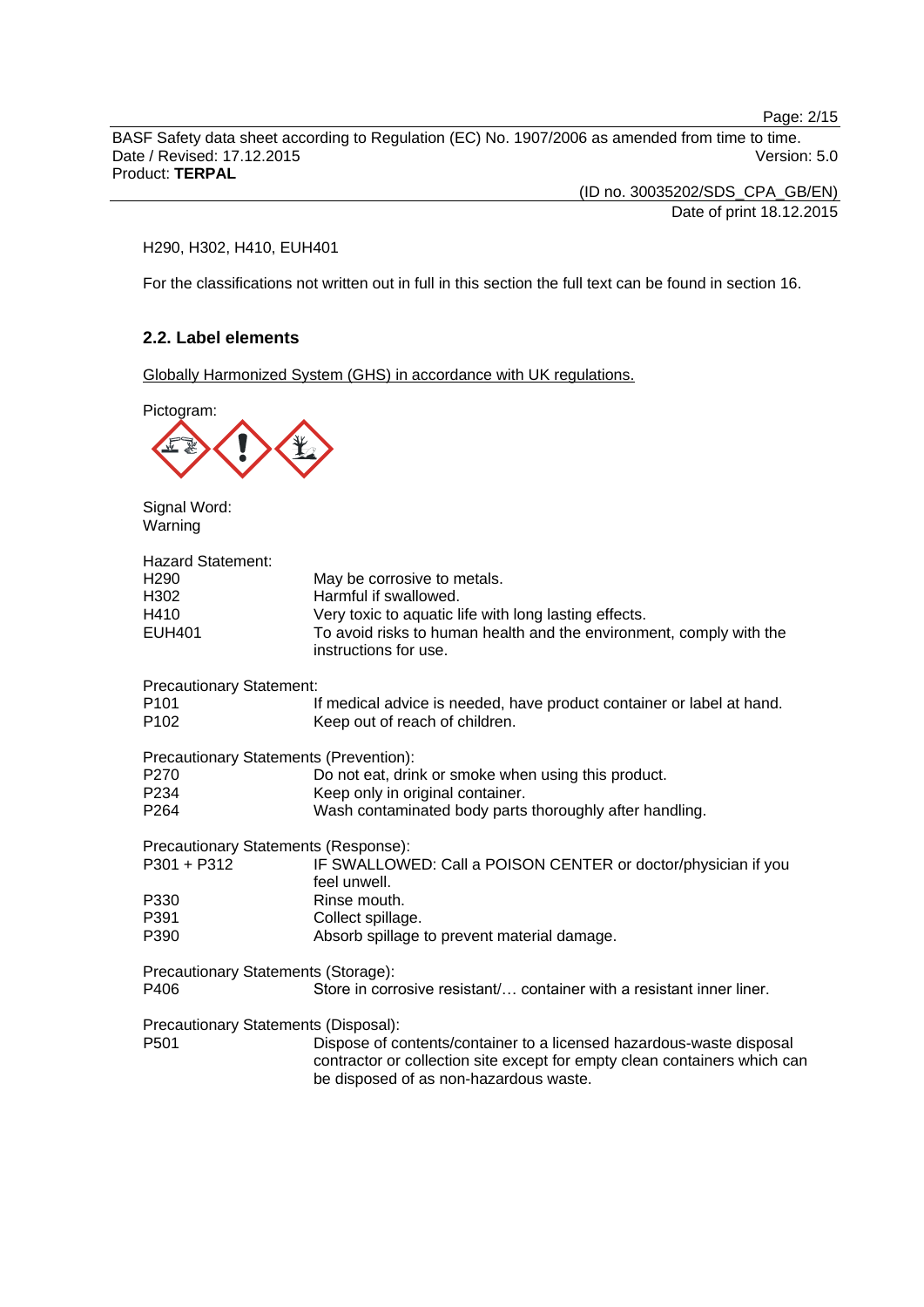Page: 3/15

BASF Safety data sheet according to Regulation (EC) No. 1907/2006 as amended from time to time. Date / Revised: 17.12.2015 Version: 5.0 Product: **TERPAL**

(ID no. 30035202/SDS\_CPA\_GB/EN)

Date of print 18.12.2015

According to Regulation (EC) No 1272/2008 [CLP]

Hazard determining component(s) for labelling: ETHEPHON, MEPIQUAT-CHLORIDE

## **2.3. Other hazards**

According to Regulation (EC) No 1272/2008 [CLP]

See section 12 - Results of PBT and vPvB assessment.

If applicable information is provided in this section on other hazards which do not result in classification but which may contribute to the overall hazards of the substance or mixture.

# **SECTION 3: Composition/Information on Ingredients**

## **3.1. Substances**

Not applicable

## **3.2. Mixtures**

#### Chemical nature

crop protection product, growth regulator, Soluble concentrate (SL)

Hazardous ingredients (GHS) according to Regulation (EC) No. 1272/2008

1,1-dimethylpiperidinium chloride; mepiquat chloride Content (W/W): 28 % CAS Number: 24307-26-4 EC-Number: 246-147-6 INDEX-Number: 613-127-00-7 Acute Tox. 4 (oral) Aquatic Chronic 3 H302, H412

2-chloroethylphosphonic acid; ethephon Content (W/W): 14.2 % CAS Number: 16672-87-0 EC-Number: 240-718-3 INDEX-Number: 015-154-00-4

Acute Tox. 4 (Inhalation - dust) Acute Tox. 4 (oral) Acute Tox. 3 (dermal) Skin Corr./Irrit. 1C Aquatic Chronic 2 H314, H311, H332, H302, H411, EUH071

For the classifications not written out in full in this section, including the hazard classes and the hazard statements, the full text is listed in section 16.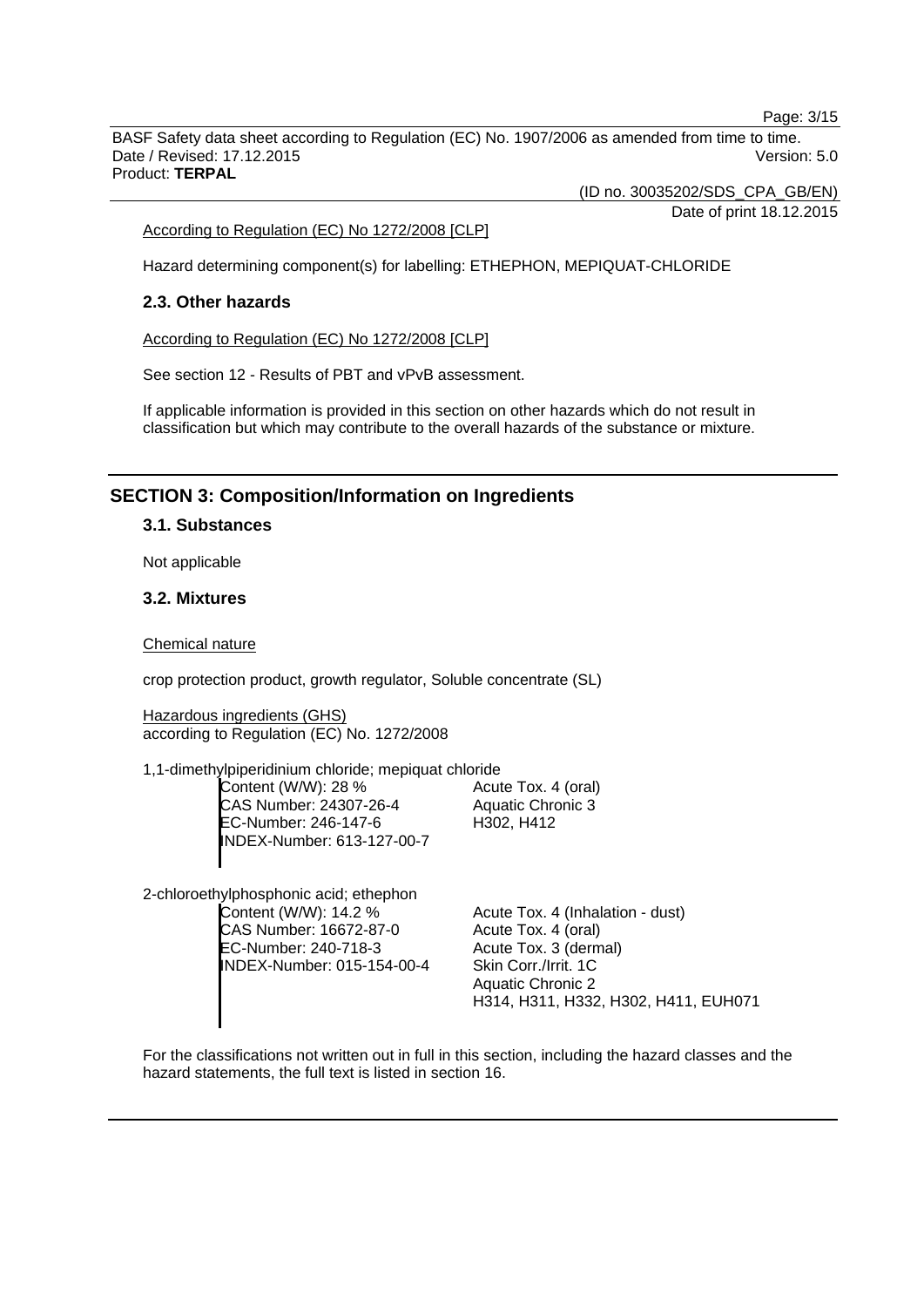Page: 4/15

BASF Safety data sheet according to Regulation (EC) No. 1907/2006 as amended from time to time. Date / Revised: 17.12.2015 Version: 5.0 Product: **TERPAL**

(ID no. 30035202/SDS\_CPA\_GB/EN)

Date of print 18.12.2015

## **SECTION 4: First-Aid Measures**

## **4.1. Description of first aid measures**

Remove contaminated clothing.

Show container, label and/or safety data sheet to physician.

If inhaled: Keep patient calm, remove to fresh air, seek medical attention.

On skin contact: Wash thoroughly with soap and water.

On contact with eyes: Wash affected eyes for at least 15 minutes under running water with eyelids held open.

On ingestion:

Immediately rinse mouth and then drink 200-300 ml of water, seek medical attention.

#### **4.2. Most important symptoms and effects, both acute and delayed**

Symptoms: The most important known symptoms and effects are described in the labelling (see section 2) and/or in section 11., Further important symptoms and effects are so far not known.

#### **4.3. Indication of any immediate medical attention and special treatment needed**

Treatment: Treat according to symptoms (decontamination, vital functions), no known specific antidote.

## **SECTION 5: Fire-Fighting Measures**

#### **5.1. Extinguishing media**

Suitable extinguishing media: water spray, foam, dry powder, carbon dioxide

## **5.2. Special hazards arising from the substance or mixture**

carbon monoxide, Hydrogen chloride, Carbon dioxide, nitrogen oxides, Phosphorus compounds, organochloric compounds

The substances/groups of substances mentioned can be released in case of fire.

#### **5.3. Advice for fire-fighters**

Special protective equipment: Wear self-contained breathing apparatus and chemical-protective clothing.

#### Further information:

Collect contaminated extinguishing water separately, do not allow to reach sewage or effluent systems. Dispose of fire debris and contaminated extinguishing water in accordance with official regulations. In case of fire and/or explosion do not breathe fumes. Keep containers cool by spraying with water if exposed to fire.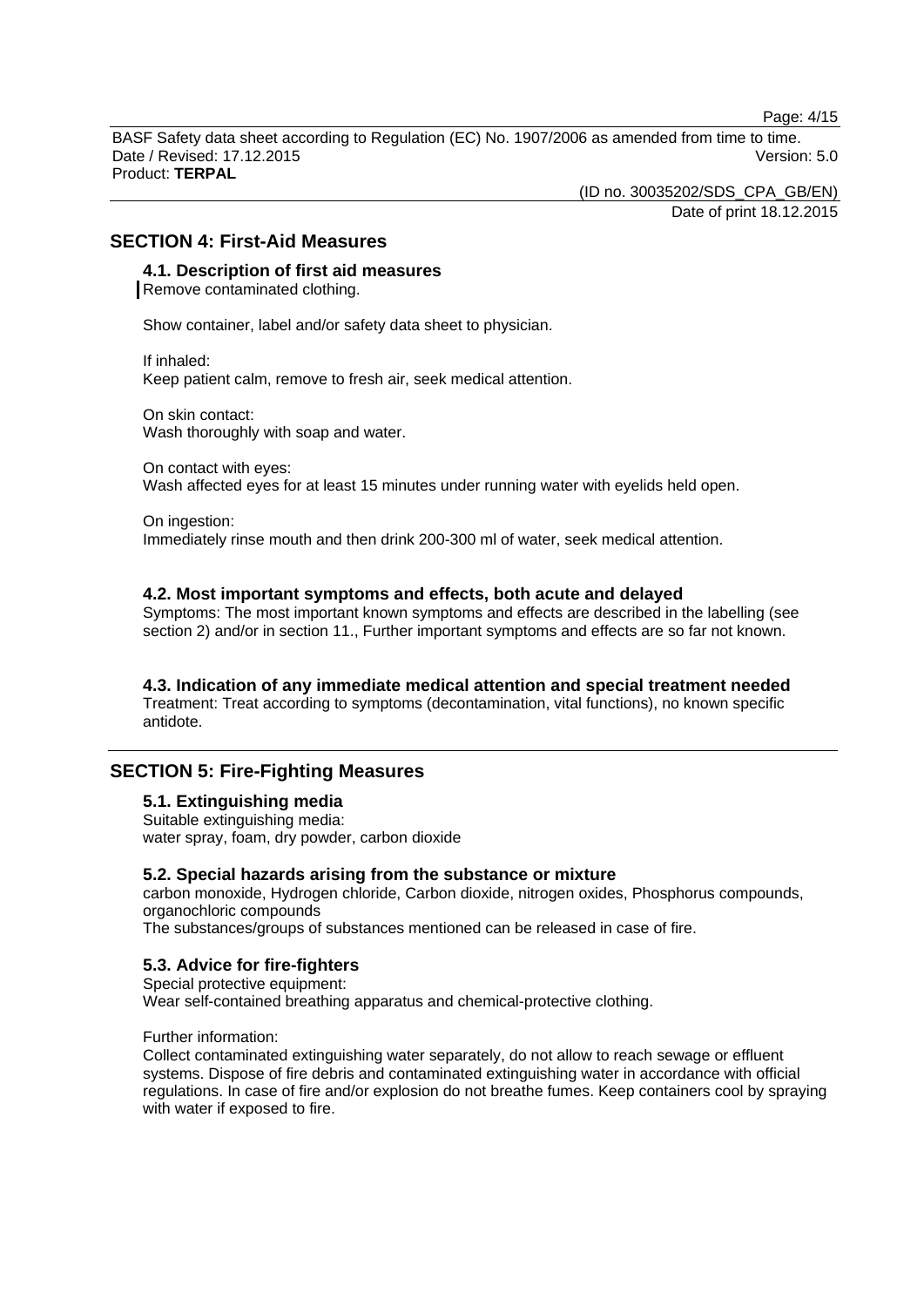Page: 5/15

BASF Safety data sheet according to Regulation (EC) No. 1907/2006 as amended from time to time. Date / Revised: 17.12.2015 Version: 5.0 Product: **TERPAL**

(ID no. 30035202/SDS\_CPA\_GB/EN)

Date of print 18.12.2015

## **SECTION 6: Accidental Release Measures**

## **6.1. Personal precautions, protective equipment and emergency procedures**

Do not breathe vapour/spray. Use personal protective clothing. Avoid contact with the skin, eyes and clothing.

## **6.2. Environmental precautions**

Do not allow contamination of public drains or surface or ground waters. Inform local water plc if spillage enters drains and the Environment Agency (England & Wales), the Scottish Environmental Protection Agency (Scotland), or the Environment and Heritage Service (Northern Ireland) if it enters surface or ground waters. Keep people and animals away.

## **6.3. Methods and material for containment and cleaning up**

For small amounts: Pick up with suitable absorbent material (e.g. sand, sawdust, general-purpose binder, kieselguhr).

For large amounts: Dike spillage. Pump off product.

Dispose of absorbed material in accordance with regulations. Collect waste in suitable containers, which can be labeled and sealed. Clean contaminated floors and objects thoroughly with water and detergents, observing environmental regulations.

## **6.4. Reference to other sections**

Information regarding exposure controls/personal protection and disposal considerations can be found in section 8 and 13.

## **SECTION 7: Handling and Storage**

#### **7.1. Precautions for safe handling**

No special measures necessary if stored and handled correctly. Ensure thorough ventilation of stores and work areas. When using do not eat, drink or smoke. Hands and/or face should be washed before breaks and at the end of the shift.

#### Protection against fire and explosion:

No special precautions necessary. The substance/product is non-combustible. Product is not explosive.

## **7.2. Conditions for safe storage, including any incompatibilities**

Segregate from foods and animal feeds. Further information on storage conditions: Keep away from heat. Protect from direct sunlight.

Protect from temperatures below: -10 °C

Changes in the properties of the product may occur if substance/product is stored below indicated temperature for extended periods of time.

Protect from temperatures above: 40 °C

Changes in the properties of the product may occur if substance/product is stored above indicated temperature for extended periods of time.

## **7.3. Specific end use(s)**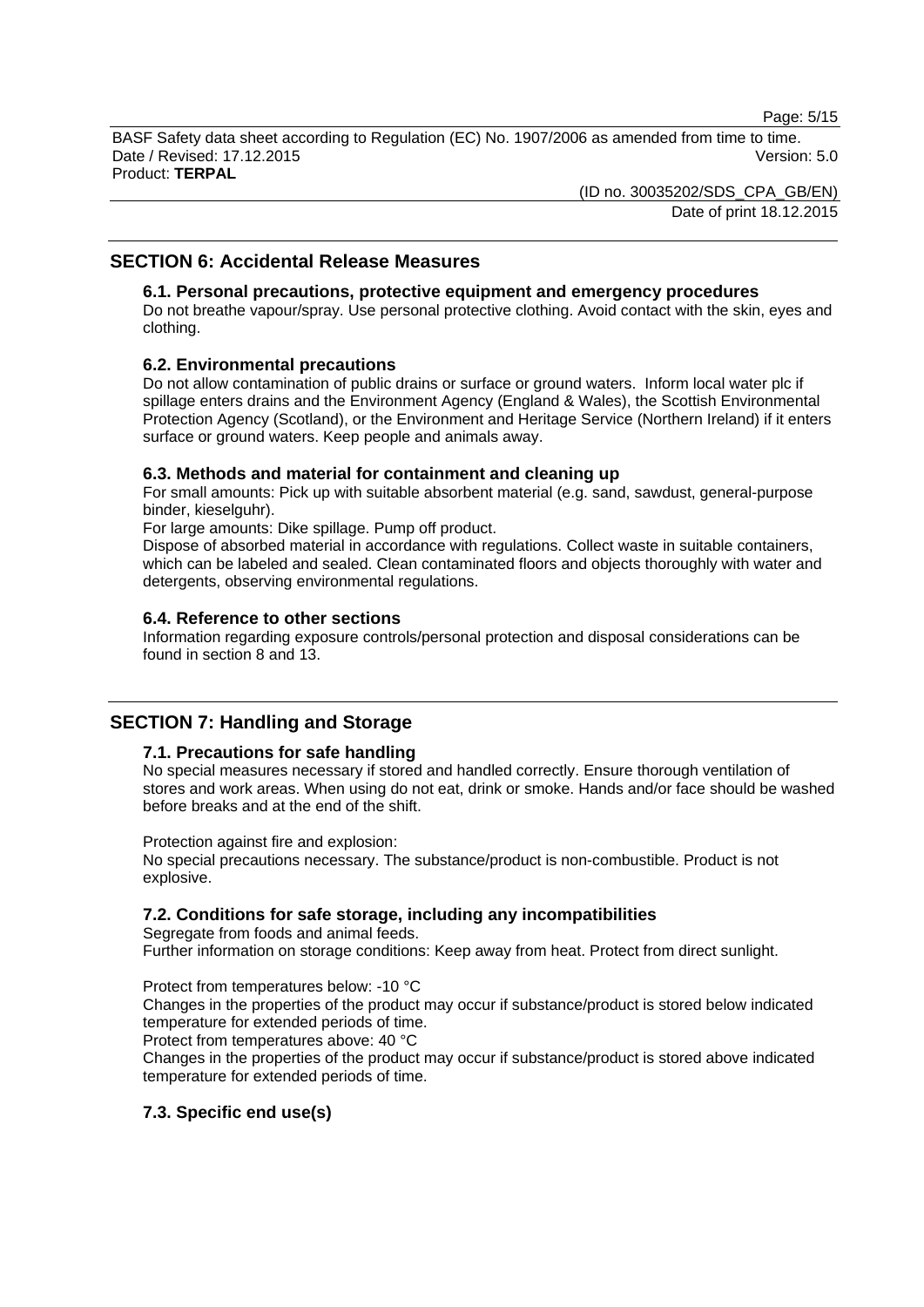Page: 6/15

BASF Safety data sheet according to Regulation (EC) No. 1907/2006 as amended from time to time. Date / Revised: 17.12.2015 Version: 5.0 Product: **TERPAL**

(ID no. 30035202/SDS\_CPA\_GB/EN)

Date of print 18.12.2015

For the relevant identified use(s) listed in Section 1 the advice mentioned in this section 7 is to be observed.

# **SECTION 8: Exposure Controls/Personal Protection**

## **8.1. Control parameters**

Components with occupational exposure limits

No occupational exposure limits known.

Refer to the current edition of HSE Guidance Note EH40 Occupational Exposure Limits (United Kingdom).

For normal use and handling refer to the product label/leaflet.

## **8.2. Exposure controls**

## Personal protective equipment

Respiratory protection:

Suitable respiratory protection for higher concentrations or long-term effect: Combination filter for gases/vapours of organic, inorganic, acid inorganic and alkaline compounds (e.g. EN 14387 Type ABEK).

Hand protection:

Suitable chemical resistant safety gloves (EN 374) also with prolonged, direct contact (Recommended: Protective index 6, corresponding > 480 minutes of permeation time according to EN 374): E.g. nitrile rubber (0.4 mm), chloroprene rubber (0.5 mm), butyl rubber (0.7 mm) etc.

Eye protection: Safety glasses with side-shields (frame goggles) (e.g. EN 166)

Body protection:

Body protection must be chosen depending on activity and possible exposure, e.g. apron, protecting boots, chemical-protection suit (according to EN 14605 in case of splashes or EN ISO 13982 in case of dust).

General safety and hygiene measures

The statements on personal protective equipment in the instructions for use apply when handling crop-protection agents in final-consumer packing. Wearing of closed work clothing is recommended. Store work clothing separately. Keep away from food, drink and animal feeding stuffs.

# **SECTION 9: Physical and Chemical Properties**

## **9.1. Information on basic physical and chemical properties**

Form: liquid Colour: colourless, clear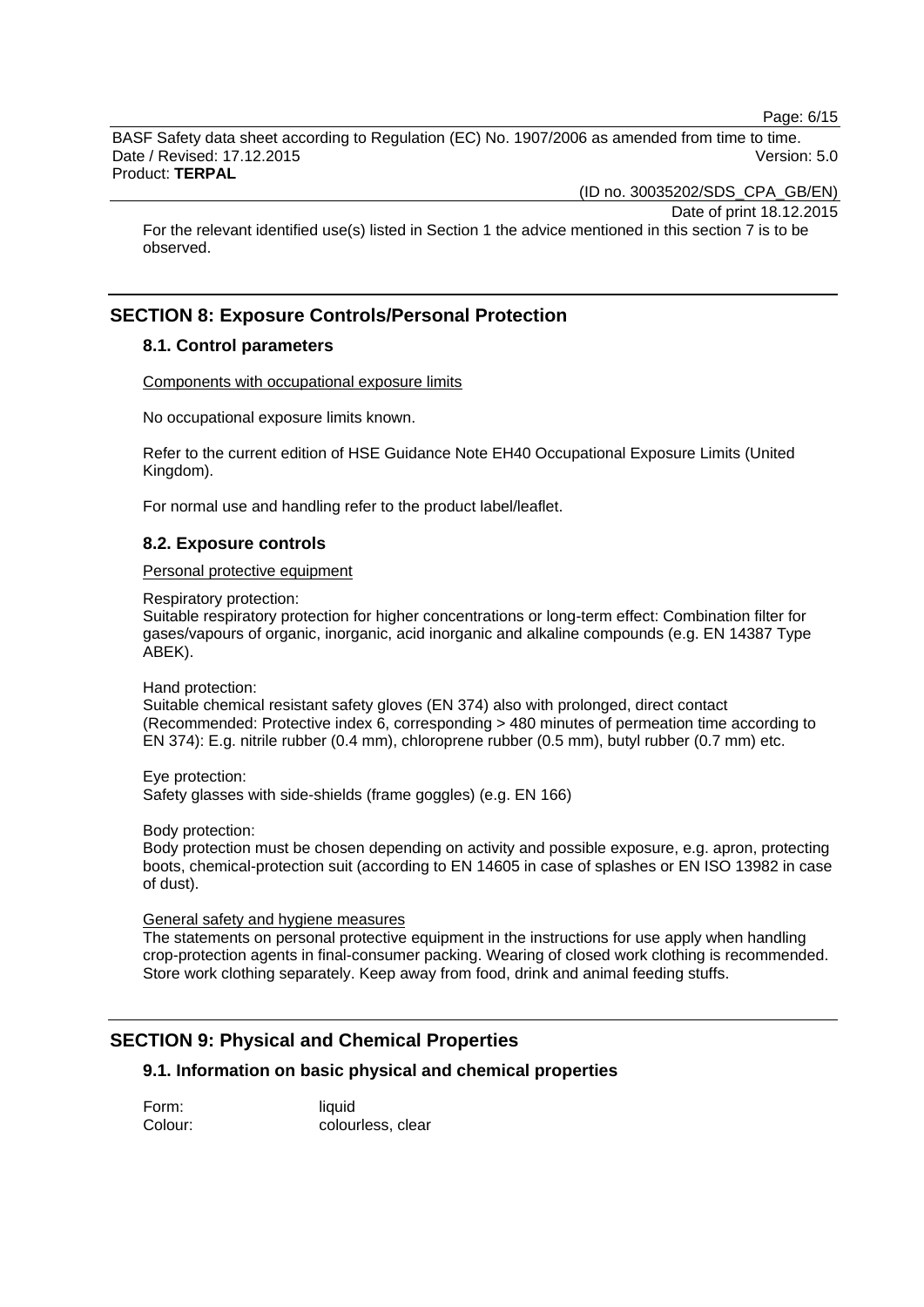Page: 7/15

BASF Safety data sheet according to Regulation (EC) No. 1907/2006 as amended from time to time. Date / Revised: 17.12.2015 Version: 5.0 Product: **TERPAL**

(ID no. 30035202/SDS\_CPA\_GB/EN)

|                                |                                                                                                             | Date of print 18.12.2015    |
|--------------------------------|-------------------------------------------------------------------------------------------------------------|-----------------------------|
| Odour:                         | aromatic                                                                                                    |                             |
| Odour threshold:               |                                                                                                             |                             |
|                                | Not determined due to potential                                                                             |                             |
| pH value:                      | health hazard by inhalation.<br>approx. 0.5 - 1                                                             |                             |
|                                | (20 °C)                                                                                                     |                             |
|                                | (measured with the undiluted                                                                                |                             |
|                                | substance)                                                                                                  |                             |
| crystallization temperature:   | approx. -14.9 °C                                                                                            |                             |
| Boiling point:                 | approx. 100 °C                                                                                              |                             |
| Flash point:                   |                                                                                                             | (DIN EN 22719; ISO 2719)    |
|                                | No flash point - Measurement made                                                                           |                             |
|                                | up to the boiling point.                                                                                    |                             |
| Evaporation rate:              |                                                                                                             |                             |
| Flammability:                  | not applicable<br>Based on the structure or                                                                 |                             |
|                                | composition there is no indication of                                                                       |                             |
|                                | flammability                                                                                                |                             |
| Lower explosion limit:         |                                                                                                             |                             |
|                                | As a result of our experience with this                                                                     |                             |
|                                | product and our knowledge of its                                                                            |                             |
|                                | composition we do not expect any                                                                            |                             |
|                                | hazard as long as the product is used                                                                       |                             |
|                                | appropriately and in accordance with                                                                        |                             |
| Upper explosion limit:         | the intended use.                                                                                           |                             |
|                                | As a result of our experience with this                                                                     |                             |
|                                | product and our knowledge of its                                                                            |                             |
|                                | composition we do not expect any                                                                            |                             |
|                                | hazard as long as the product is used                                                                       |                             |
|                                | appropriately and in accordance with                                                                        |                             |
|                                | the intended use.                                                                                           |                             |
| Ignition temperature:          | approx. 415 °C                                                                                              | (Directive 92/69/EEC, A.15) |
| Vapour pressure:               | approx. 23 hPa                                                                                              |                             |
|                                | (20 °C)                                                                                                     |                             |
| Density:                       | Information applies to the solvent.<br>approx. 1.09 g/cm3                                                   |                             |
|                                | (20 °C)                                                                                                     |                             |
| Relative vapour density (air): |                                                                                                             |                             |
|                                | not applicable                                                                                              |                             |
| Solubility in water:           | fully soluble                                                                                               |                             |
|                                | Information on: 1,1-dimethylpiperidinium chloride; mepiquat chloride                                        |                             |
|                                | Partitioning coefficient n-octanol/water (log Kow): -3.55                                                   | (OECD Guideline 107)        |
|                                | $($ pH value: 7 $)$                                                                                         |                             |
|                                |                                                                                                             |                             |
| Viscosity, dynamic:            | Thermal decomposition: No decomposition if stored and handled as prescribed/indicated.<br>approx. 4.1 mPa.s |                             |
|                                | (20 °C)                                                                                                     |                             |
| Explosion hazard:              | Based on the chemical structure                                                                             |                             |
|                                | there is no indicating of explosive                                                                         |                             |
|                                | properties.                                                                                                 |                             |
|                                |                                                                                                             |                             |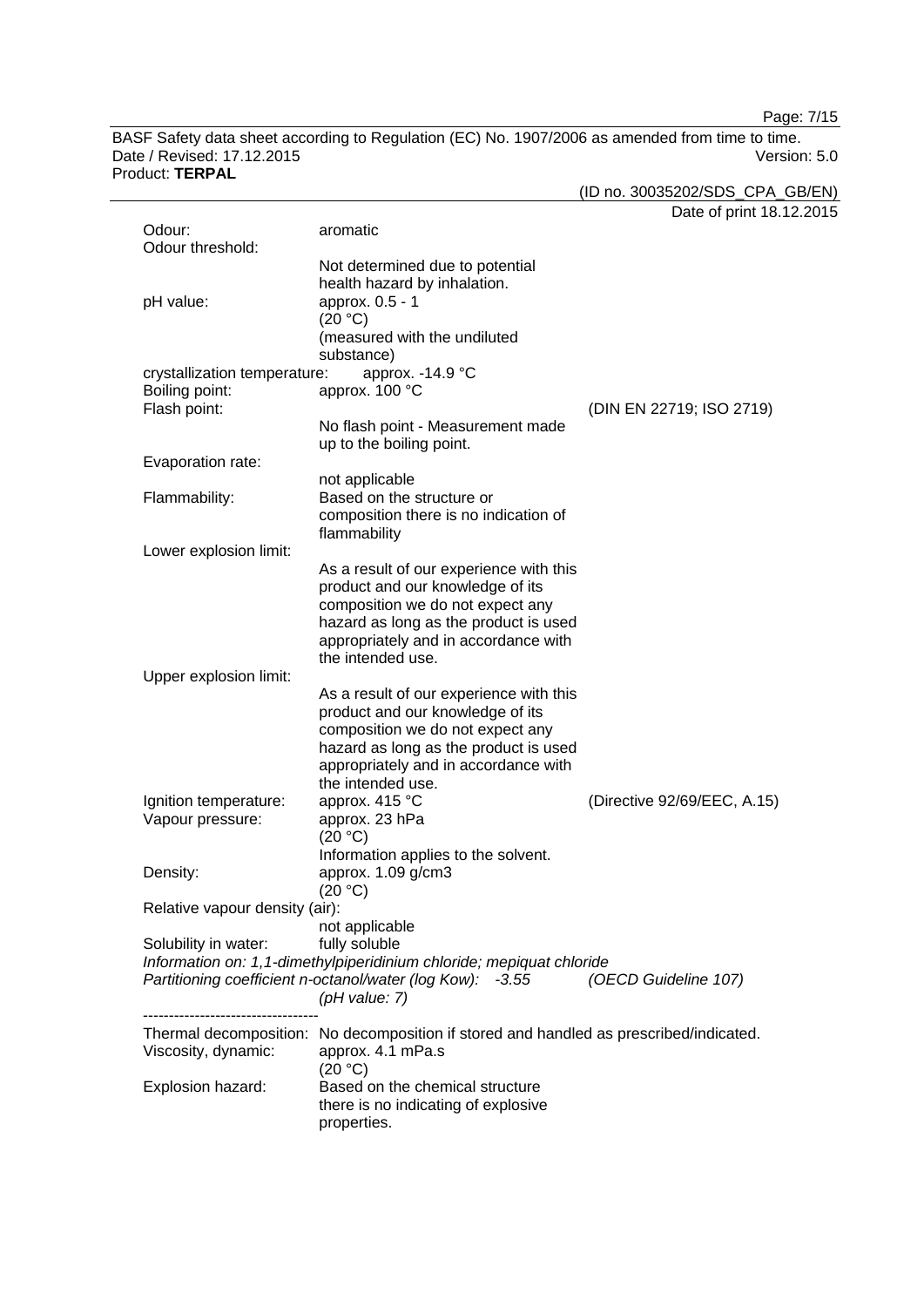Page: 8/15

BASF Safety data sheet according to Regulation (EC) No. 1907/2006 as amended from time to time. Date / Revised: 17.12.2015 Version: 5.0 Product: **TERPAL**

(ID no. 30035202/SDS\_CPA\_GB/EN)

Date of print 18.12.2015

Fire promoting properties: Based on its structural properties the product is not classified as oxidizing.

## **9.2. Other information**

Other Information: If necessary, information on other physical and chemical parameters is indicated in this section.

## **SECTION 10: Stability and Reactivity**

## **10.1. Reactivity**

No hazardous reactions if stored and handled as prescribed/indicated.

Corrosion to metals: Aluminium

## **10.2. Chemical stability**

The product is stable if stored and handled as prescribed/indicated.

#### **10.3. Possibility of hazardous reactions**

No hazardous reactions if stored and handled as prescribed/indicated.

## **10.4. Conditions to avoid**

See MSDS section 7 - Handling and storage.

## **10.5. Incompatible materials**

Substances to avoid: strong oxidizing agents, strong bases, strong acids

## **10.6. Hazardous decomposition products**

Hazardous decomposition products: No hazardous decomposition products if stored and handled as prescribed/indicated.

## **SECTION 11: Toxicological Information**

## **11.1. Information on toxicological effects**

Acute toxicity

Assessment of acute toxicity: Of moderate toxicity after single ingestion. Virtually nontoxic by inhalation. Virtually nontoxic after a single skin contact.

Experimental/calculated data: LD50 rat (oral): > 500 - < 2,000 mg/kg (OECD Guideline 423)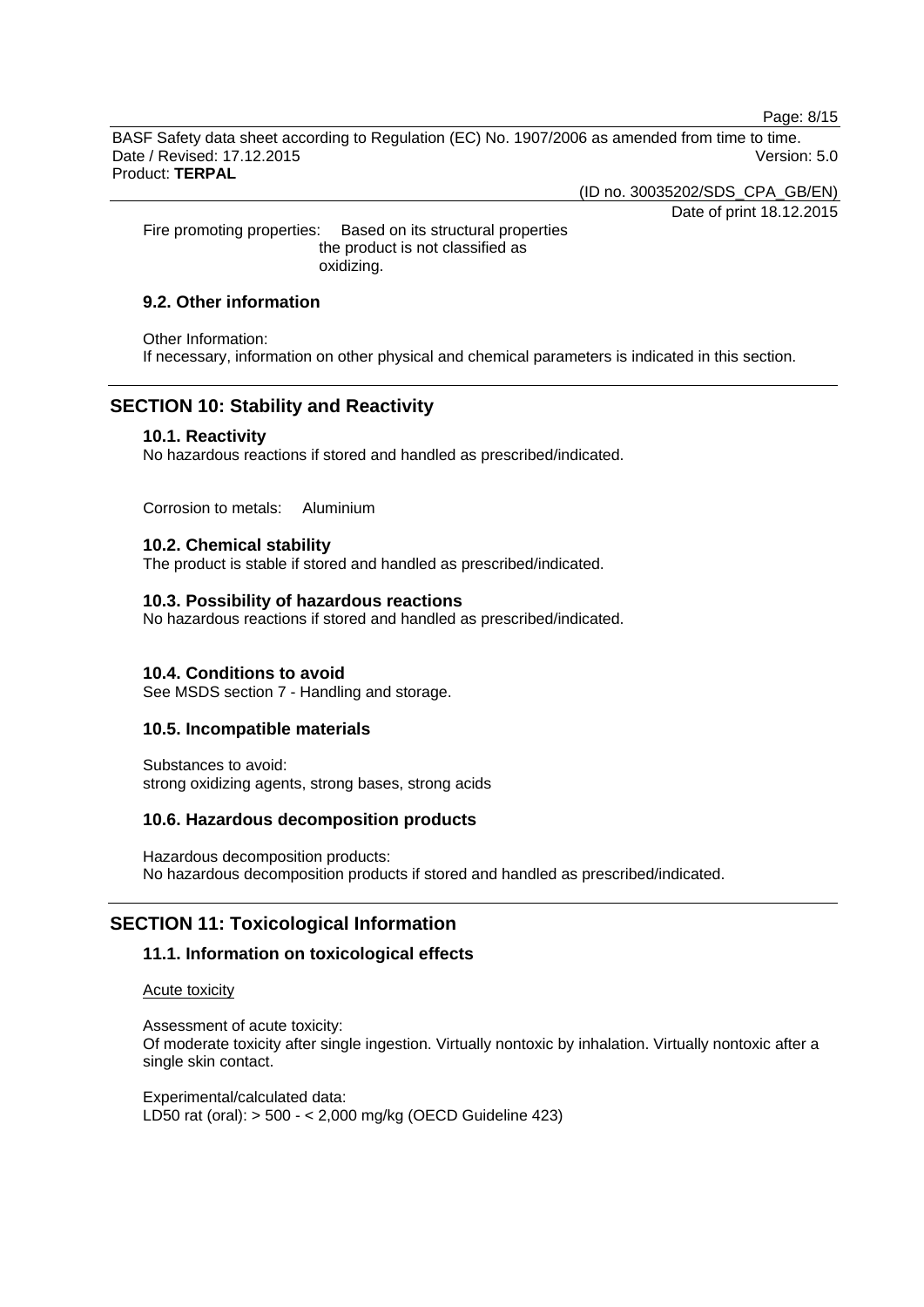Page: 9/15

BASF Safety data sheet according to Regulation (EC) No. 1907/2006 as amended from time to time. Date / Revised: 17.12.2015 Version: 5.0 Product: **TERPAL**

(ID no. 30035202/SDS\_CPA\_GB/EN)

Date of print 18.12.2015

LC50 rat (by inhalation): > 5.3 mg/l 4 h (OECD Guideline 403) An aerosol was tested.

LD50 rat (dermal): > 4,000 mg/kg (OECD Guideline 402)

#### Irritation

Experimental/calculated data: Skin corrosion/irritation rabbit: non-irritant (OECD Guideline 404)

Serious eye damage/irritation: Irritant.

#### Respiratory/Skin sensitization

Assessment of sensitization: There is no evidence of a skin-sensitizing potential.

Experimental/calculated data:

Guinea pig maximization test guinea pig: Skin sensitizing effects were not observed in animal studies.

#### Germ cell mutagenicity

Assessment of mutagenicity:

The product has not been tested. The statement has been derived from the properties of the individual components. Mutagenicity tests revealed no genotoxic potential.

#### **Carcinogenicity**

Assessment of carcinogenicity:

The product has not been tested. The statement has been derived from the properties of the individual components. The results of various animal studies gave no indication of a carcinogenic effect.

#### Reproductive toxicity

Assessment of reproduction toxicity: The product has not been tested. The statement has been derived from the properties of the individual components. The results of animal studies gave no indication of a fertility impairing effect.

#### Developmental toxicity

Assessment of teratogenicity:

The product has not been tested. The statement has been derived from the properties of the individual components. Animal studies gave no indication of a developmental toxic effect at doses that were not toxic to the parental animals.

Specific target organ toxicity (single exposure)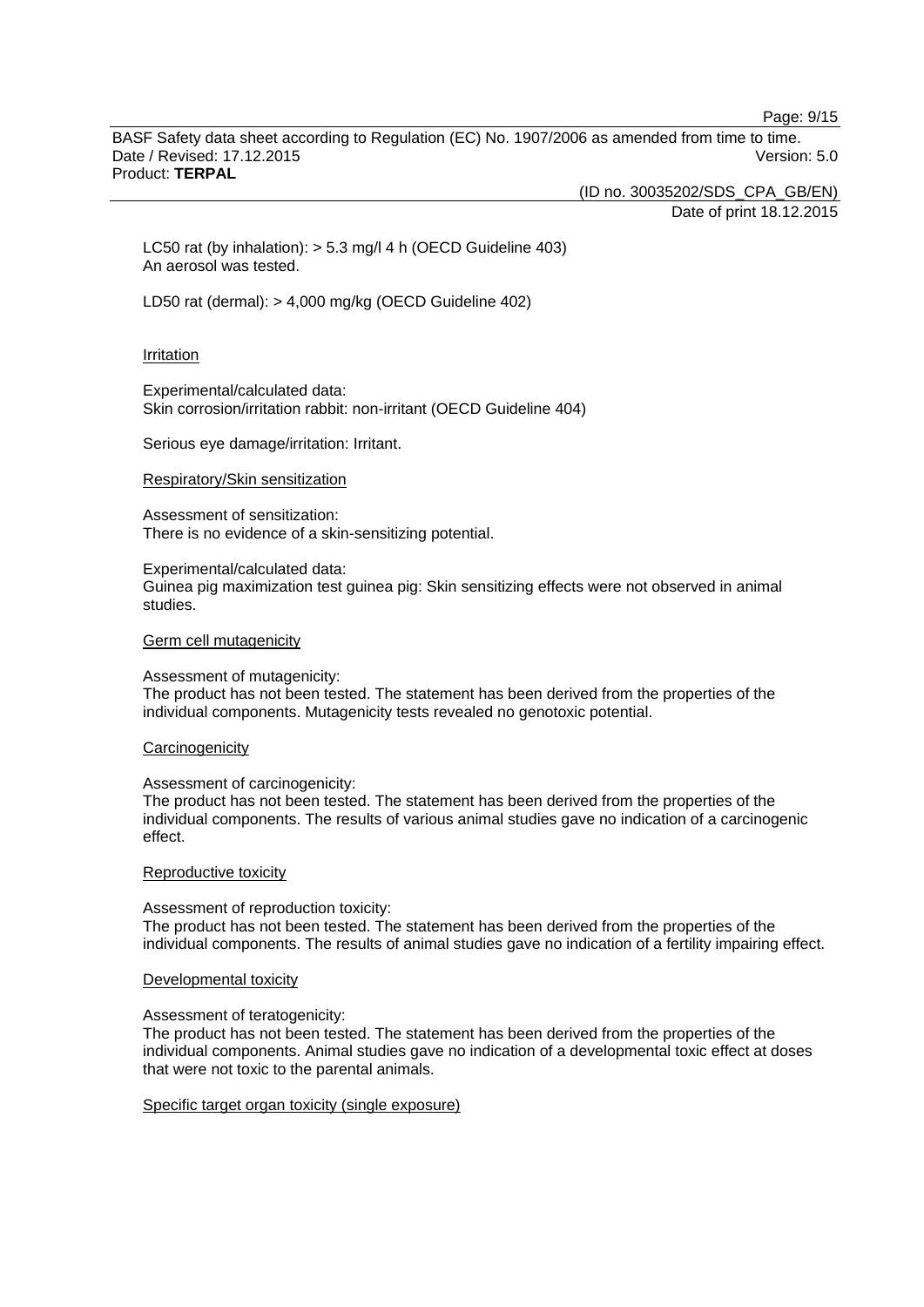Page: 10/15

BASF Safety data sheet according to Regulation (EC) No. 1907/2006 as amended from time to time. Date / Revised: 17.12.2015 Version: 5.0 Product: **TERPAL**

(ID no. 30035202/SDS\_CPA\_GB/EN)

Date of print 18.12.2015

#### Assessment of STOT single:

Based on the available information there is no specific target organ toxicity to be expected after a single exposure.

Repeated dose toxicity and Specific target organ toxicity (repeated exposure)

#### Assessment of repeated dose toxicity:

The product has not been tested. The statement has been derived from the properties of the individual components. No substance-specific organtoxicity was observed after repeated administration to animals.

#### Aspiration hazard

No aspiration hazard expected. The product has not been tested. The statement has been derived from the properties of the individual components.

#### Other relevant toxicity information

Misuse can be harmful to health.

# **SECTION 12: Ecological Information**

## **12.1. Toxicity**

Assessment of aquatic toxicity: Very toxic to aquatic life with long lasting effects.

Toxicity to fish: LC50 (96 h) > 100 mg/l, Oncorhynchus mykiss (OECD 203; ISO 7346; 84/449/EEC, C.1, static)

Aquatic invertebrates: EC50 (48 h) > 100 mg/l, Daphnia magna

Aquatic plants: EC10 (72 h) > 1,000 mg/l, Pseudokirchneriella subcapitata

EC50 (7 d) > 100 mg/l (growth rate), Lemna gibba (OECD guideline 221)

No observed effect concentration (7 d) 0.001 mg/l (growth rate), Lemna gibba (OECD guideline 221)

Chronic toxicity to fish: No observed effect concentration (28 d) < 1 mg/l, Oncorhynchus mykiss

## **12.2. Persistence and degradability**

Assessment biodegradation and elimination (H2O):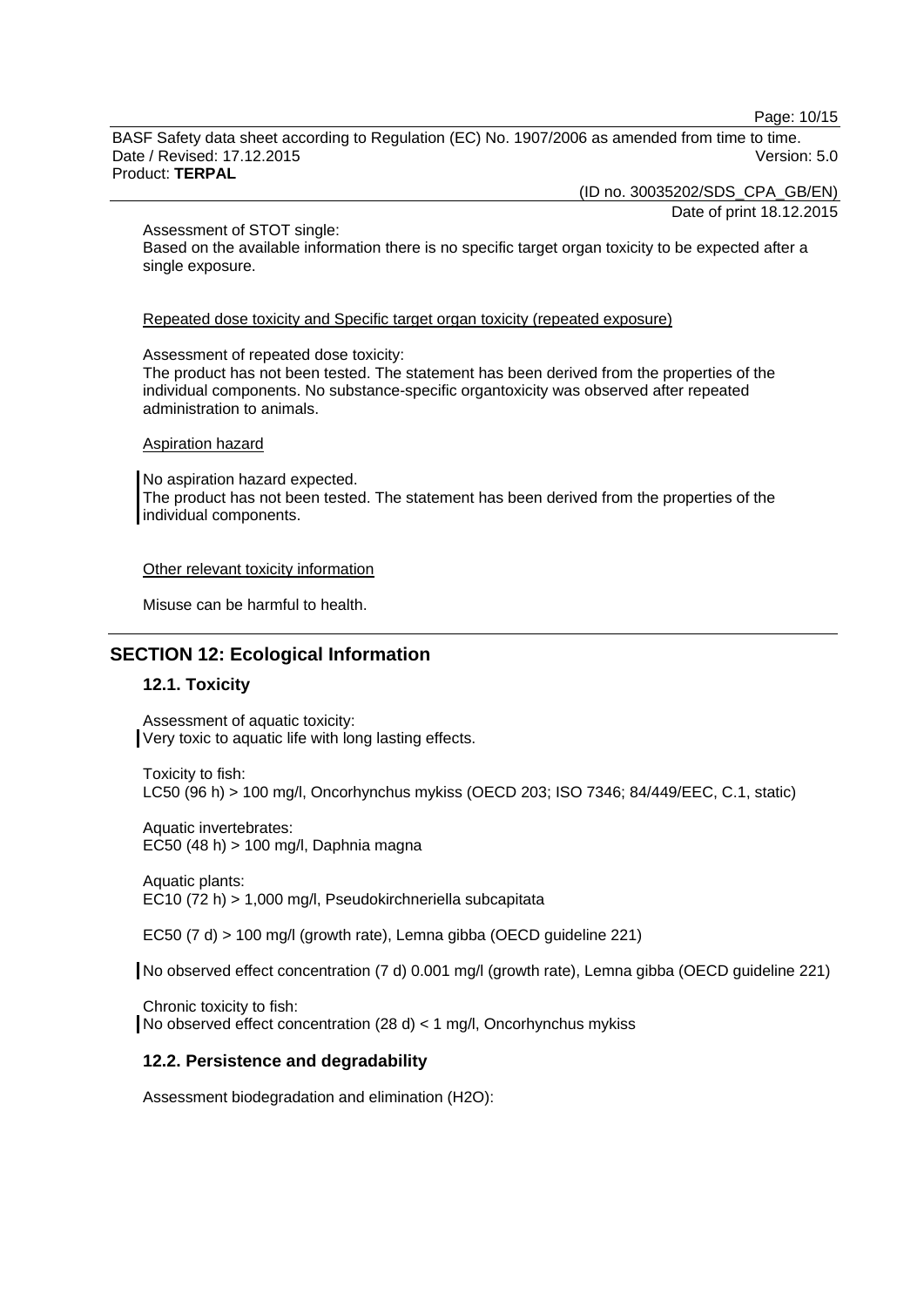Page: 11/15

BASF Safety data sheet according to Regulation (EC) No. 1907/2006 as amended from time to time. Date / Revised: 17.12.2015 Version: 5.0 Product: **TERPAL**

(ID no. 30035202/SDS\_CPA\_GB/EN)

Date of print 18.12.2015

The product has not been tested. The statement has been derived from the properties of the individual components.

*Information on: 1,1-dimethylpiperidinium chloride; mepiquat chloride Assessment biodegradation and elimination (H2O): Readily biodegradable (according to OECD criteria).*

*Information on: 2-chloroethylphosphonic acid; ethephon Assessment biodegradation and elimination (H2O): Easily eliminated from water. The product is unstable in water. The elimination data also refer to products of hydrolysis.*

**12.3. Bioaccumulative potential**

Assessment bioaccumulation potential: The product has not been tested. The statement has been derived from the properties of the individual components.

*Information on: 1,1-dimethylpiperidinium chloride; mepiquat chloride Bioaccumulation potential: Because of the n-octanol/water distribution coefficient (log Pow) accumulation in organisms is not to be expected.*

*Information on: 2-chloroethylphosphonic acid; ethephon Bioaccumulation potential: Accumulation in organisms is not to be expected. The product has not been tested. The statement has been derived from the properties of the hydrolysis products.*

 $-$ 

## **12.4. Mobility in soil**

Assessment transport between environmental compartments: Adsorption in soil: The product has not been tested. The statement has been derived from the properties of the individual components.

*Information on: 1,1-dimethylpiperidinium chloride; mepiquat chloride Assessment transport between environmental compartments: Adsorption in soil: Following exposure to soil, the product trickles away and can - dependant on degradation - be transported to deeper soil areas with larger water loads.*

*Information on: 2-chloroethylphosphonic acid; ethephon Assessment transport between environmental compartments: Adsorption in soil: Following exposure to soil, adsorption to solid soil particles is probable, therefore contamination of groundwater is not expected.*

----------------------------------

## **12.5. Results of PBT and vPvB assessment**

The product does not contain a substance fulfilling the PBT (persistent/bioaccumulative/toxic) criteria or the vPvB (very persistent/very bioaccumulative) criteria.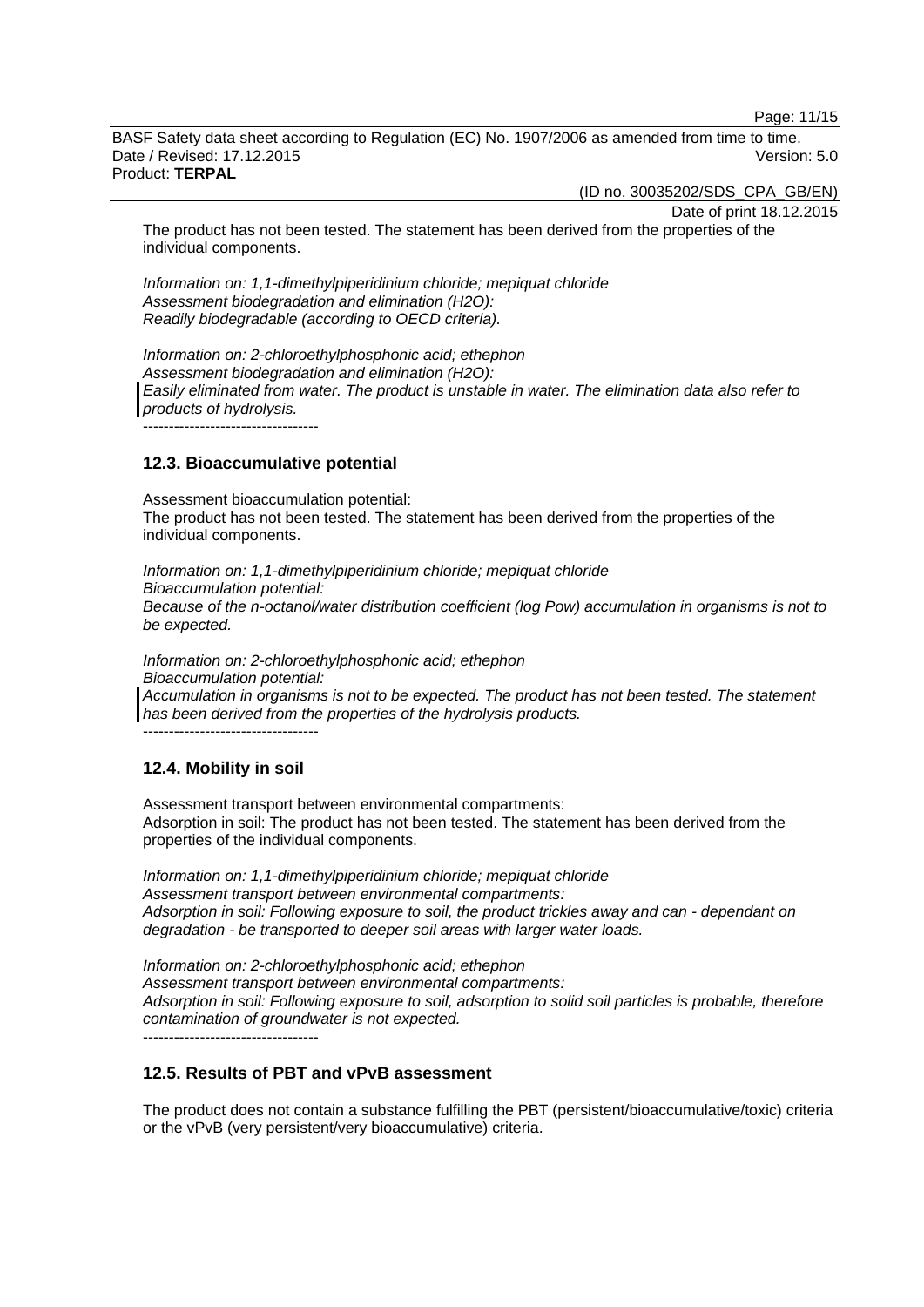Page: 12/15

BASF Safety data sheet according to Regulation (EC) No. 1907/2006 as amended from time to time. Date / Revised: 17.12.2015 Version: 5.0 Product: **TERPAL**

> (ID no. 30035202/SDS\_CPA\_GB/EN) Date of print 18.12.2015

## **12.6. Other adverse effects**

The product does not contain substances that are listed in Regulation (EC) 1005/2009 on substances that deplete the ozone layer.

## **12.7. Additional information**

Other ecotoxicological advice: Do not discharge product into the environment without control.

## **SECTION 13: Disposal Considerations**

## **13.1. Waste treatment methods**

Must be disposed of or incinerated in accordance with local regulations.

The UK Environmental Protection (Duty of Care) Regulations (EP) and amendments should be noted (United Kingdom).

This product and any uncleaned containers must be disposed of as hazardous waste in accordance with the 2005 Hazardous Waste Regulations and amendments (United Kingdom)

Contaminated packaging:

Contaminated packaging should be emptied as far as possible and disposed of in the same manner as the substance/product.

# **SECTION 14: Transport Information**

#### **Land transport**

| ADR                                                                                                         |                                                                                                   |
|-------------------------------------------------------------------------------------------------------------|---------------------------------------------------------------------------------------------------|
| UN number<br>UN proper shipping name:                                                                       | UN3265<br>CORROSIVE LIQUID, ACIDIC, ORGANIC, N.O.S. (contains<br>ETHEPHON) CORROSIVE ON ALUMINIUM |
| Transport hazard class(es):<br>Packing group:<br>Environmental hazards:<br>Special precautions for<br>user: | 8, EHSM<br>Ш<br>ves<br>Tunnel code: E                                                             |
| <b>RID</b>                                                                                                  |                                                                                                   |
| UN number<br>UN proper shipping name:                                                                       | UN3265<br>CORROSIVE LIQUID, ACIDIC, ORGANIC, N.O.S. (contains<br>ETHEPHON) CORROSIVE ON ALUMINIUM |
| Transport hazard class(es):                                                                                 | 8. EHSM                                                                                           |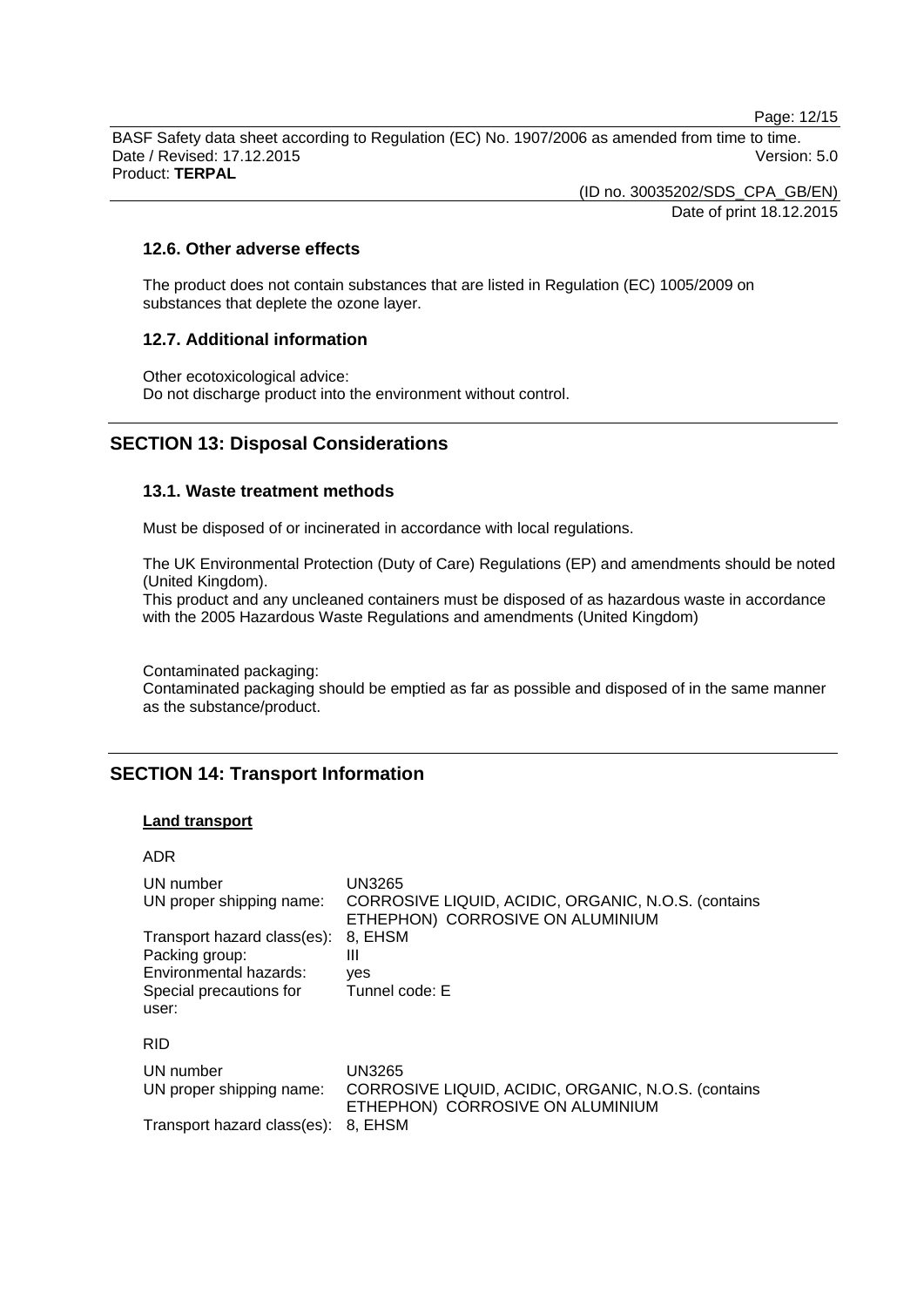Page: 13/15

BASF Safety data sheet according to Regulation (EC) No. 1907/2006 as amended from time to time. Date / Revised: 17.12.2015 Product: **TERPAL**

(ID no. 30035202/SDS\_CPA\_GB/EN)

Date of print 18.12.2015

Packing group: III Environmental hazards: yes Special precautions for user: None known

## **Inland waterway transport**

ADN

| UN number<br>UN proper shipping name: | UN3265<br>CORROSIVE LIQUID, ACIDIC, ORGANIC, N.O.S. (contains<br>ETHEPHON) CORROSIVE ON ALUMINIUM |
|---------------------------------------|---------------------------------------------------------------------------------------------------|
| Transport hazard class(es): 8, EHSM   |                                                                                                   |
| Packing group:                        | Ш                                                                                                 |
| Environmental hazards:                | ves                                                                                               |
| Special precautions for               | None known                                                                                        |
| user:                                 |                                                                                                   |

Transport in inland waterway vessel Not evaluated

## **Sea transport**

#### IMDG

| UN number:                       | UN 3265                                                                                 |
|----------------------------------|-----------------------------------------------------------------------------------------|
| UN proper shipping name:         | CORROSIVE LIQUID, ACIDIC, ORGANIC, N.O.S. (contains<br>ETHEPHON) CORROSIVE ON ALUMINIUM |
| Transport hazard class(es):      | 8. EHSM                                                                                 |
| Packing group:                   | Ш                                                                                       |
| Environmental hazards:           | ves                                                                                     |
|                                  | Marine pollutant: YES                                                                   |
| Special precautions for<br>user: | None known                                                                              |

#### **Air transport**

## IATA/ICAO

| UN number:<br>UN proper shipping name: | UN 3265<br>CORROSIVE LIQUID, ACIDIC, ORGANIC, N.O.S. (contains<br>ETHEPHON) CORROSIVE ON ALUMINIUM |
|----------------------------------------|----------------------------------------------------------------------------------------------------|
| Transport hazard class(es): 8          |                                                                                                    |
| Packing group:                         | Ш                                                                                                  |
| Environmental hazards:                 | No Mark as dangerous for the environment is needed                                                 |
| Special precautions for                | None known                                                                                         |
| user:                                  |                                                                                                    |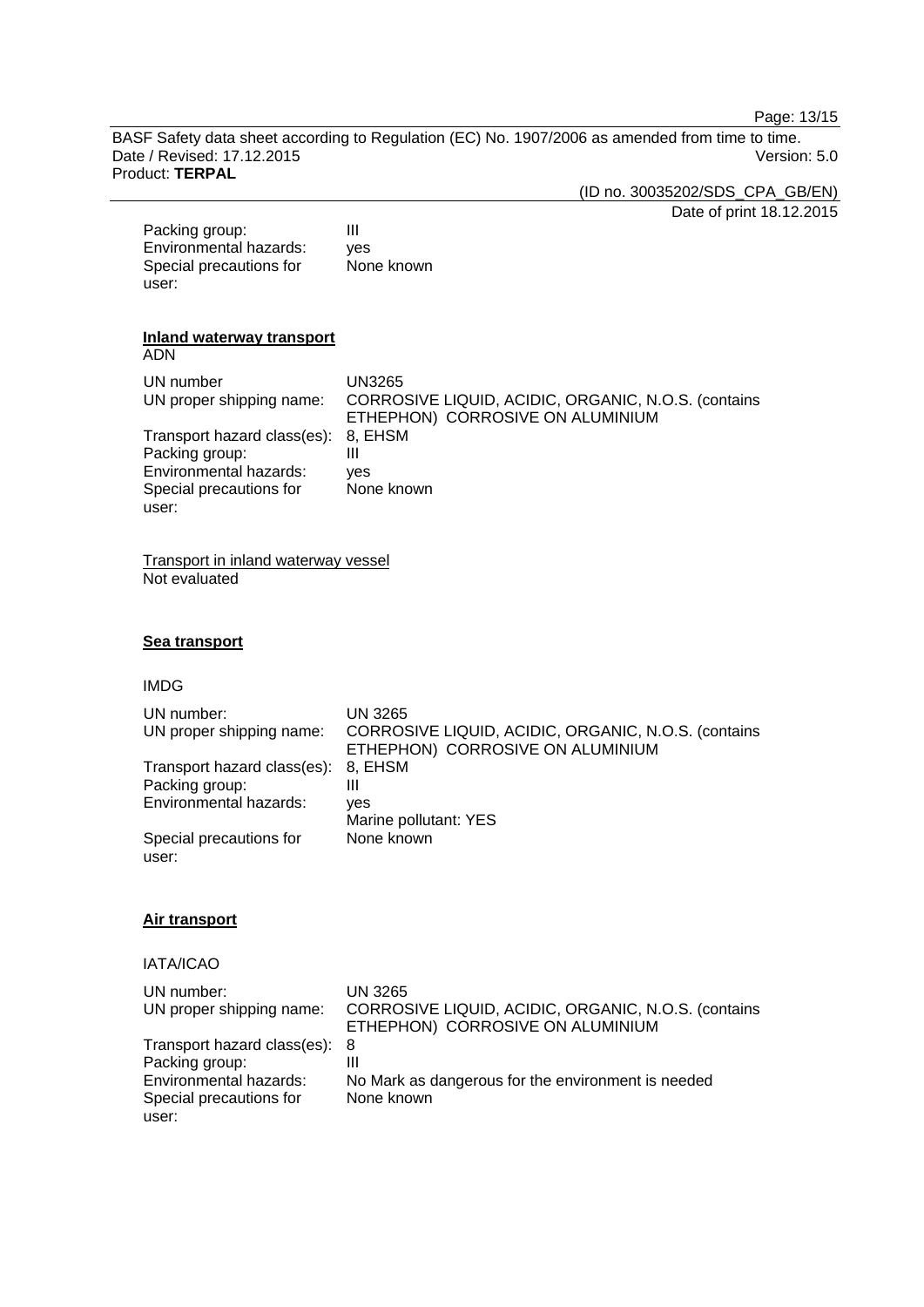Page: 14/15

BASF Safety data sheet according to Regulation (EC) No. 1907/2006 as amended from time to time. Date / Revised: 17.12.2015 Version: 5.0 Product: **TERPAL**

> (ID no. 30035202/SDS\_CPA\_GB/EN) Date of print 18.12.2015

## **14.1. UN number**

See corresponding entries for "UN number" for the respective regulations in the tables above.

## **14.2. UN proper shipping name**

See corresponding entries for "UN proper shipping name" for the respective regulations in the tables above.

## **14.3. Transport hazard class(es)**

See corresponding entries for "Transport hazard class(es)" for the respective regulations in the tables above.

## **14.4. Packing group**

See corresponding entries for "Packing group" for the respective regulations in the tables above.

## **14.5. Environmental hazards**

See corresponding entries for "Environmental hazards" for the respective regulations in the tables above.

## **14.6. Special precautions for user**

See corresponding entries for "Special precautions for user" for the respective regulations in the tables above.

## **14.7. Transport in bulk according to Annex II of MARPOL and the IBC Code**

| Regulation:         | Not evaluated |
|---------------------|---------------|
| Shipment approved:  | Not evaluated |
| Pollution name:     | Not evaluated |
| Pollution category: | Not evaluated |
| Ship Type:          | Not evaluated |

#### **Further information**

This product is subject to the most recent edition of "The Carriage of Dangerous Goods and Use of Transportable Pressure Equipment Regulations" and their amendments (United Kingdom).

## **SECTION 15: Regulatory Information**

## **15.1. Safety, health and environmental regulations/legislation specific for the substance or mixture**

If other regulatory information applies that is not already provided elsewhere in this safety data sheet, then it is described in this subsection.

This product is classified under the European CLP Regulation.